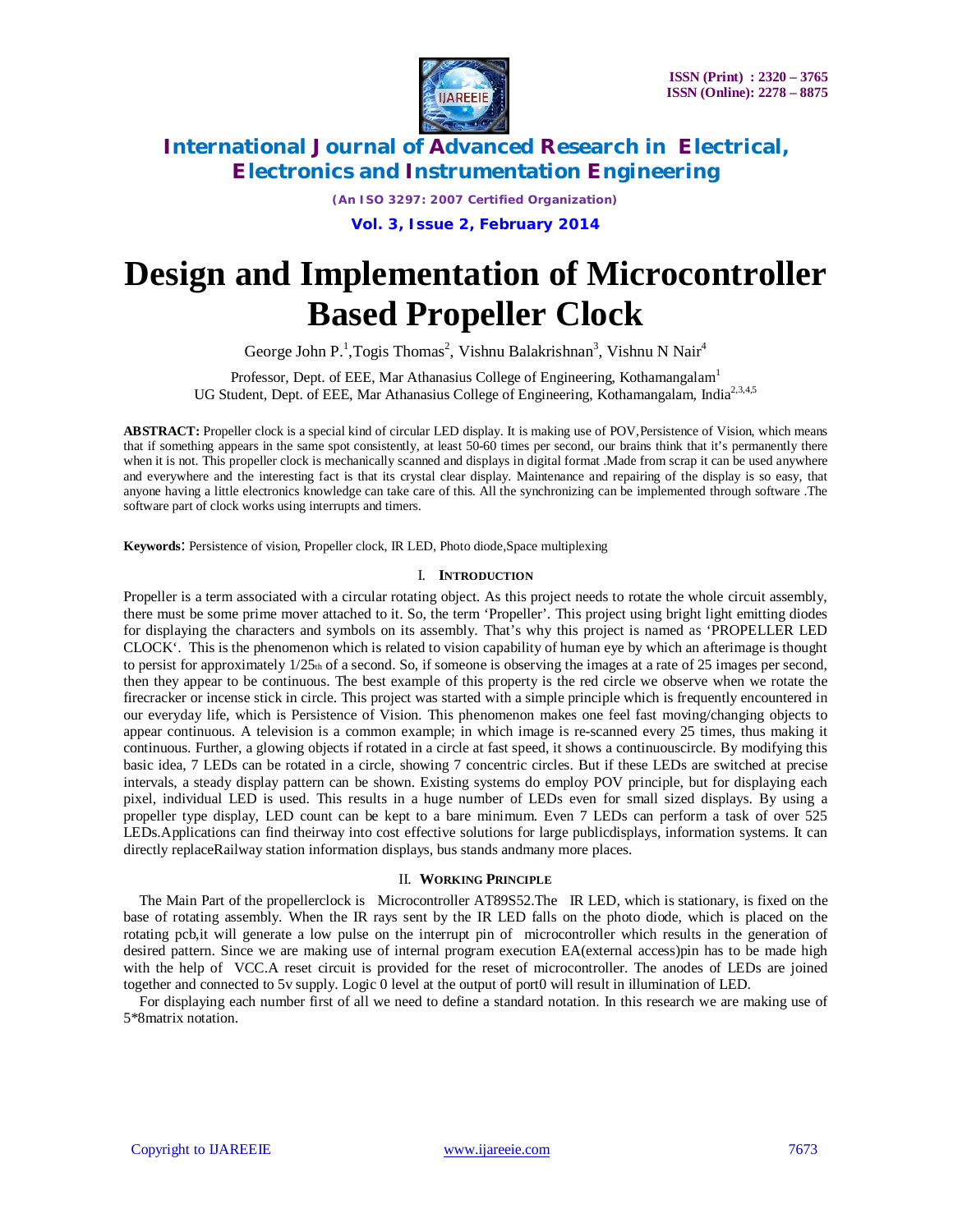

*(An ISO 3297: 2007 Certified Organization)* **Vol. 3, Issue 2, February 2014**





Fig. 1. 5\*8 Matrix Notation

### **III.METHODOLOGY**

*A. Hardware Description*



#### Fig. 2. Block Diagram

In this section we will emphasize on a detailedoverview of each of the block shown in above blockdiagram. In every description of the block respectiveschematics and working is explained. The propellerclock consists of following blocks, as shown in theblock diagram.

### *i. LED Module*

LED module consisting of 7bright LED is fixedinanother side of the arm of our project. These LEDsare connected with each of the port pin ofmicrocontroller, with a series current limiting resistorof470 ohm.

### *ii. DC Motor*

Repeated scanning of the display is must forcontinuous vision. This task is achieved using circularrotation of the whole circuit assembly. So, we used a DCmotor as the prime mover.

#### Copyright to IJAREEIE www.ijareeie.com 7674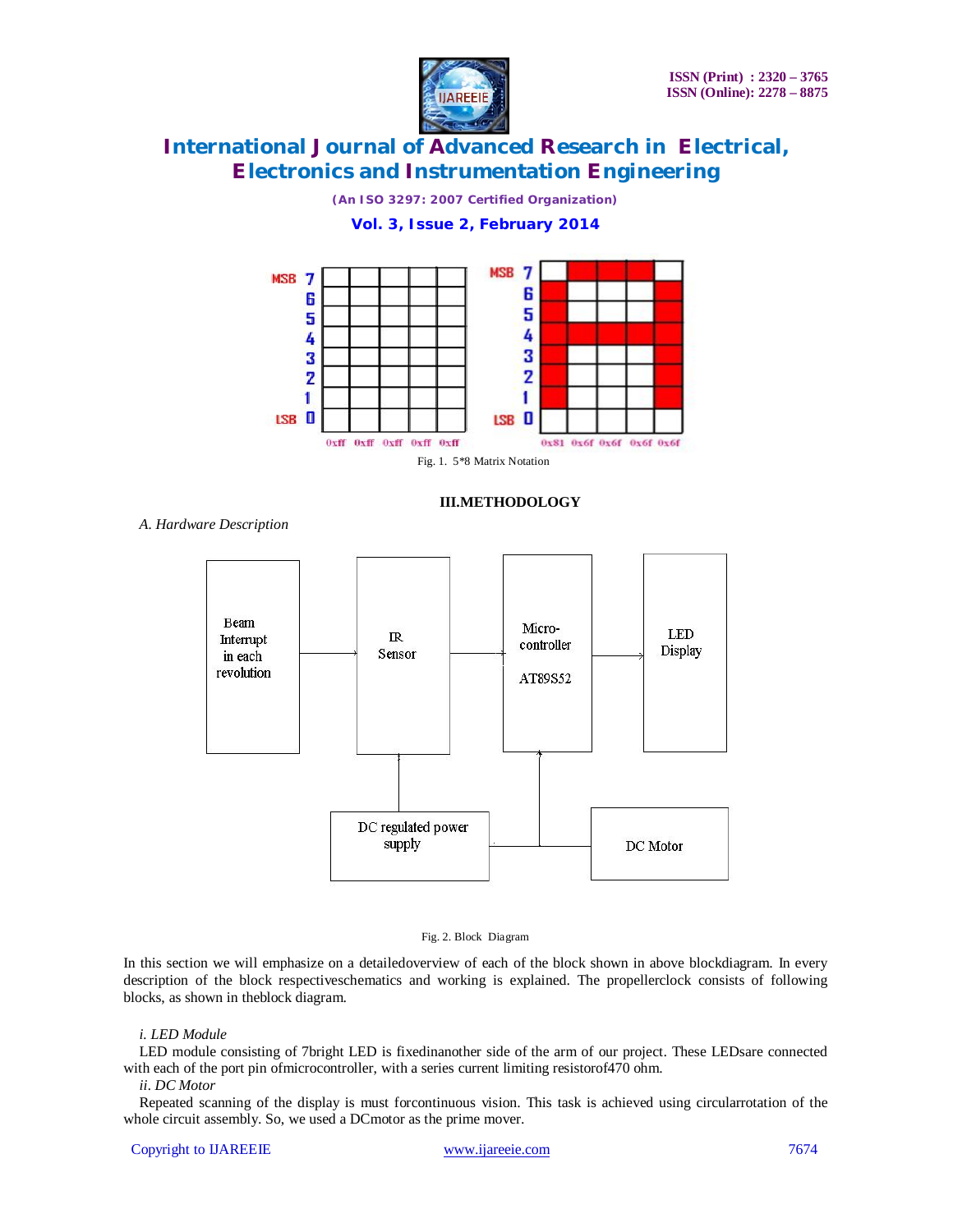

*(An ISO 3297: 2007 Certified Organization)*

### **Vol. 3, Issue 2, February 2014**

#### *iv. Interrupter Module*

Interrupter module is our sensor module, consisting of the IR interrupt sensor MOC7811, from Motorola Inc. This sensor was selected from a variety of other alternatives, because of its small size, precise interrupt sensing, and study casing. One great advantage of using this module is, interfacing it with the microcontroller is just a matter of two resistors and a general purpose transistor. Following is the complete circuit diagram of our interrupter module. MOC7811 is the sensing part of the interrupter module, while rest of the circuitry works as signal conditioning ckt. 3 wires emerge out from the module, respectively Vcc, Signal and Ground. Output of the module is LOW, if interrupt occurs, otherwise it remains HIGH. It consists of IR LED and Photodiode mounted facing each other enclosed in plastic body. When light emitted by the IR LED is blocked because of some completely opaque object, logic level of the photo diode changes. This change in the logic level can be sensed by the microcontroller or by discrete hardware.



Fig. 4. Interrupt module

#### *iii*.Microcontroller AT89S52

The AT89S52 is a low-power, high-performance CMOS 8-bit microcontroller with 8Kbytes of in-system programmable Flash memory. The device is manufactured using Atmel's high-density nonvolatile memory technology and is compatible with the industry-

Standard 80C51 instruction set and pin out. The on-chip Flash allows the program memory to be reprogrammed in system or by a conventional nonvolatile memory programmer. By combining a versatile 8-bit CPU with in-system programmable Flash on a monolithic chip, the Atmel AT89S52 is a powerful microcontroller which provides a highlyflexible and cost-effective solution to many embedded control applications.

The AT89S52 provides the following standard features: 8K bytes of Flash, 256 bytes of RAM, 32 I/O lines, Watchdog timer, two data pointers, three 16-bit timer/counters, a six-vector two-level interrupt architecture, a full duplex serial port, on-chip oscillator, and clock circuitry. In addition, the AT89S52 is designed with static logic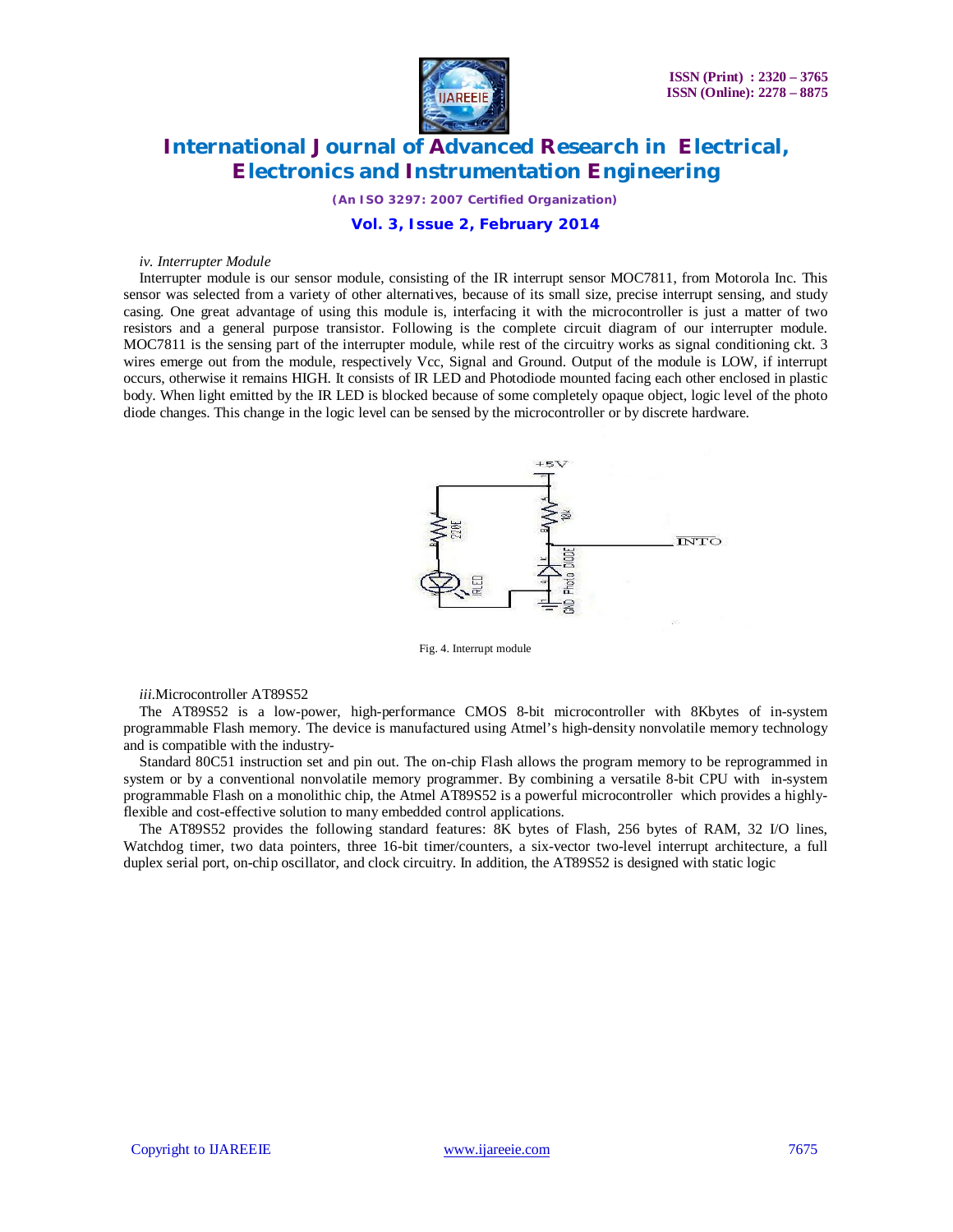

*(An ISO 3297: 2007 Certified Organization)*

**Vol. 3, Issue 2, February 2014**



Fig. 3.Architecture of AT89CS51

for operation down to zero frequency and supports two software selectable power saving modes. The Idle Mode stops the CPU while allowing the RAM, timer/counters, serial port, and interrupt system to continue functioning. The Power-down mode saves the RAM contents but freezes the oscillator, disabling all other chip functions until the next interrupter hardware reset.

#### *v. Mechanical Assembly*

Mechanical assembly plays a vital role in properfunctioning of this project. The display is scannedeachtime, by rotating the whole assembly in acircular path.The basic idea we developed is on ourown, byimplementing and modifying different waysto dothis.Following diagram shows the most reliableway, that wefinally selected. Here, one majorchallenge was how tobring +5V supply to thespinning circuit. We tried thesame by adopting twothreedifferent methods, but finallyconcluded on themethod, asshown in the figure. Asseen in thediagram, one supply connection (GND) isprovidedthrough the motor's shaft. Other terminal (Vcc)isconnected, by arranging a friction discbrusharrangement. The brush keeps its contact with thedisc,so that current can be supplied. Most criticalobjectivewas to achieve pristine balance and overallgoodmechanical strength. For weight adjustment, wehaveprovided one long screw, and weight can beattached orremoved by adding / removing metallicbolts. If theassemblyis balanced perfect, then it canachievestability, and rotate at high RPMs too. Thiswill improvethe overall efficiency of this display



Fig. 5.Bottom view of rotating assembly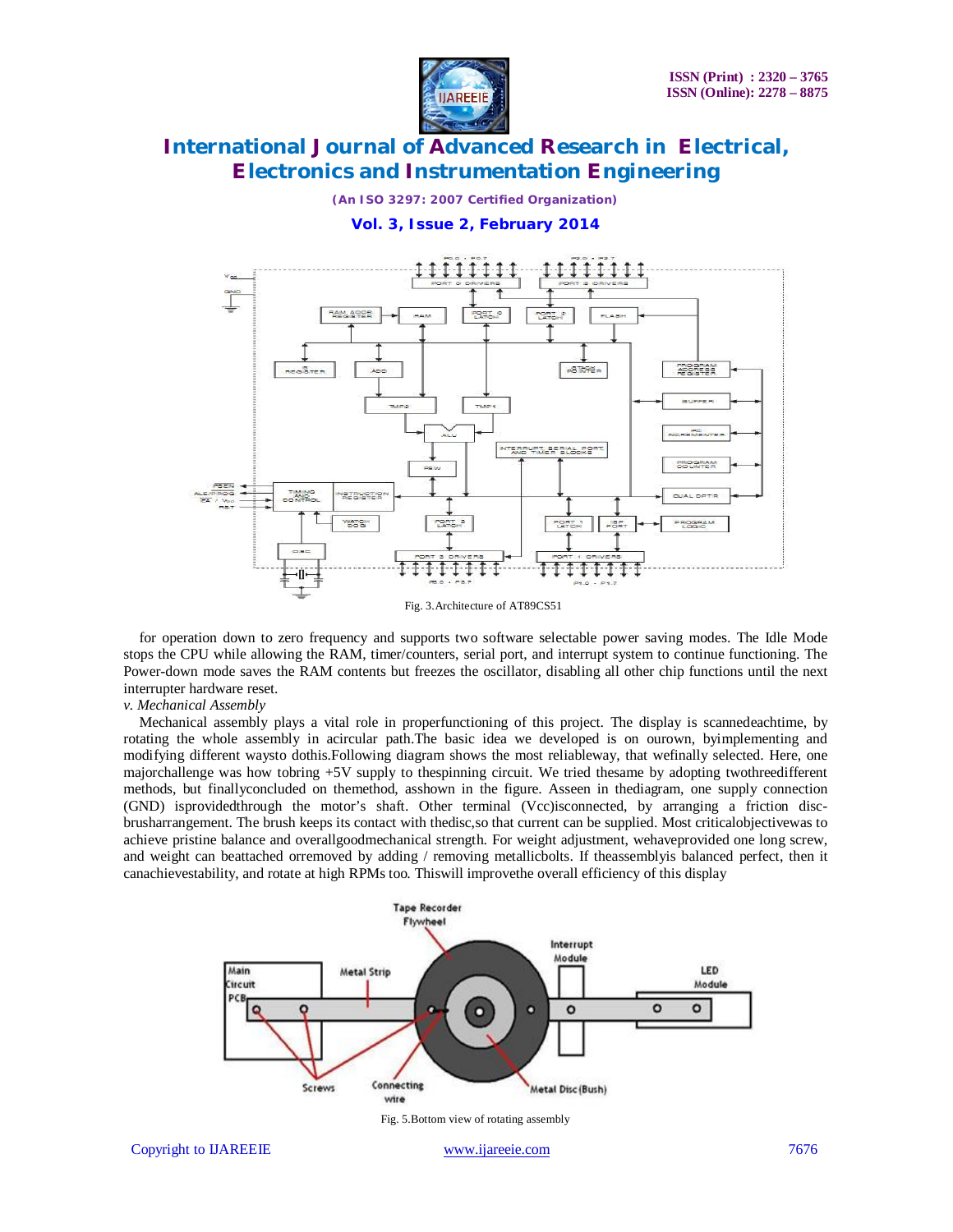

*(An ISO 3297: 2007 Certified Organization)*

### **Vol. 3, Issue 2, February 2014**

#### *vi. D C Power Supply*

A fixed voltage power supply producing constant +5V consists of a bridge rectifier, filter capacitors and 3 terminal regulator IC LM7805. The 12v ac is obtained from the output of an step down transformer. This power supply is capable of supplying +5v and load current up to 500mA. Input capacitor is used to improve transient response of the regulator IC, i.e. response of regulator to sudden changes in load. It is also helpful in reducing the noise present in the output. Dropout voltage (Vin-Vout) needs to be at least 2V under all operating conditions for proper operation of regulator. For microcontroller and led we are giving the supply by connecting the output of IC LM7805 which is inputted by the 12v battery (which is placed on the pcb).



Fig. 6.Power supply module

B) Software Description.

 $\bullet$  KEIL C51

The Keil C51 C Compiler for the 8051 microcontroller is the most popular 8051 C compiler in the world. It provides more features than any other 8051 C compiler available today. The C51 Compiler allows you to write 8051 microcontroller applications in C that, once compiled, have the efficiency and speed of assembly language. Language extensions in the C51 Compiler give you full access to all resources of the 8051.The C51 Compiler translates C source files into relocatable object modules which contain full symbolic information for debugging with the µVision Debugger or an in-circuit emulator. In addition to the object file, the compiler generates a listing file which may optionally include symbol table and cross reference information. We used the keil compiler to write the program code. The code is written in c language

• Flow Chart For Time Generation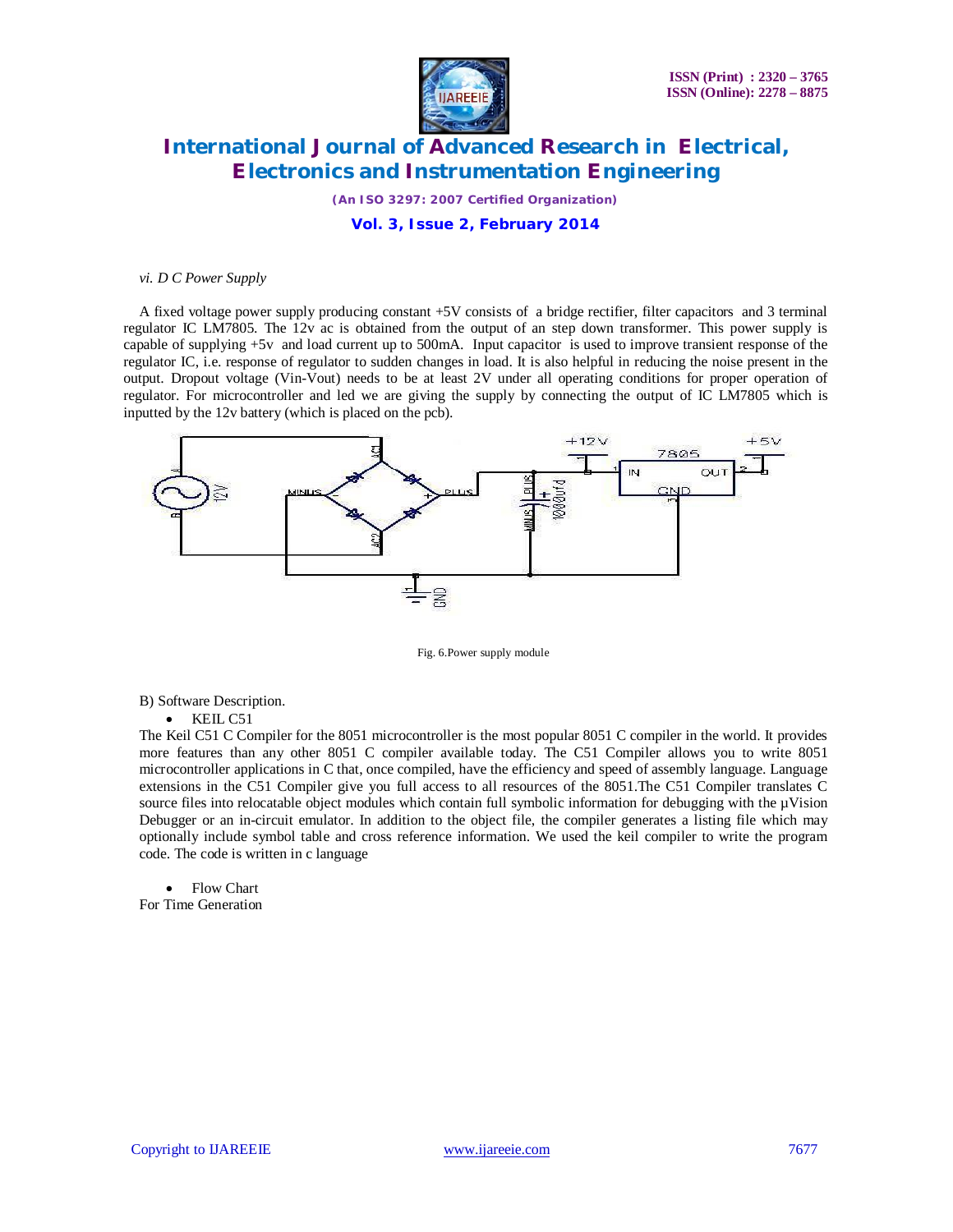

*(An ISO 3297: 2007 Certified Organization)*

**Vol. 3, Issue 2, February 2014**



Fig. 7.Flow Chart

### **IV.RESULT**

• Interrupt Module Testing

This Interrupter module testing is required fordetecting exact position of wheel on which wholecircuitassembly is mounted. Supply voltage given toPin. No.1(Collector) and Pin.No.3 (Anode) ofMOC7811=5.5V.Output voltage obtained at Pin.No.1of MOC 7811without interrupt=5.21V.Outputvoltage obtained atPin.No.1 of MOC7811 withinterrupt=0.08V

• Power Supply Module Testing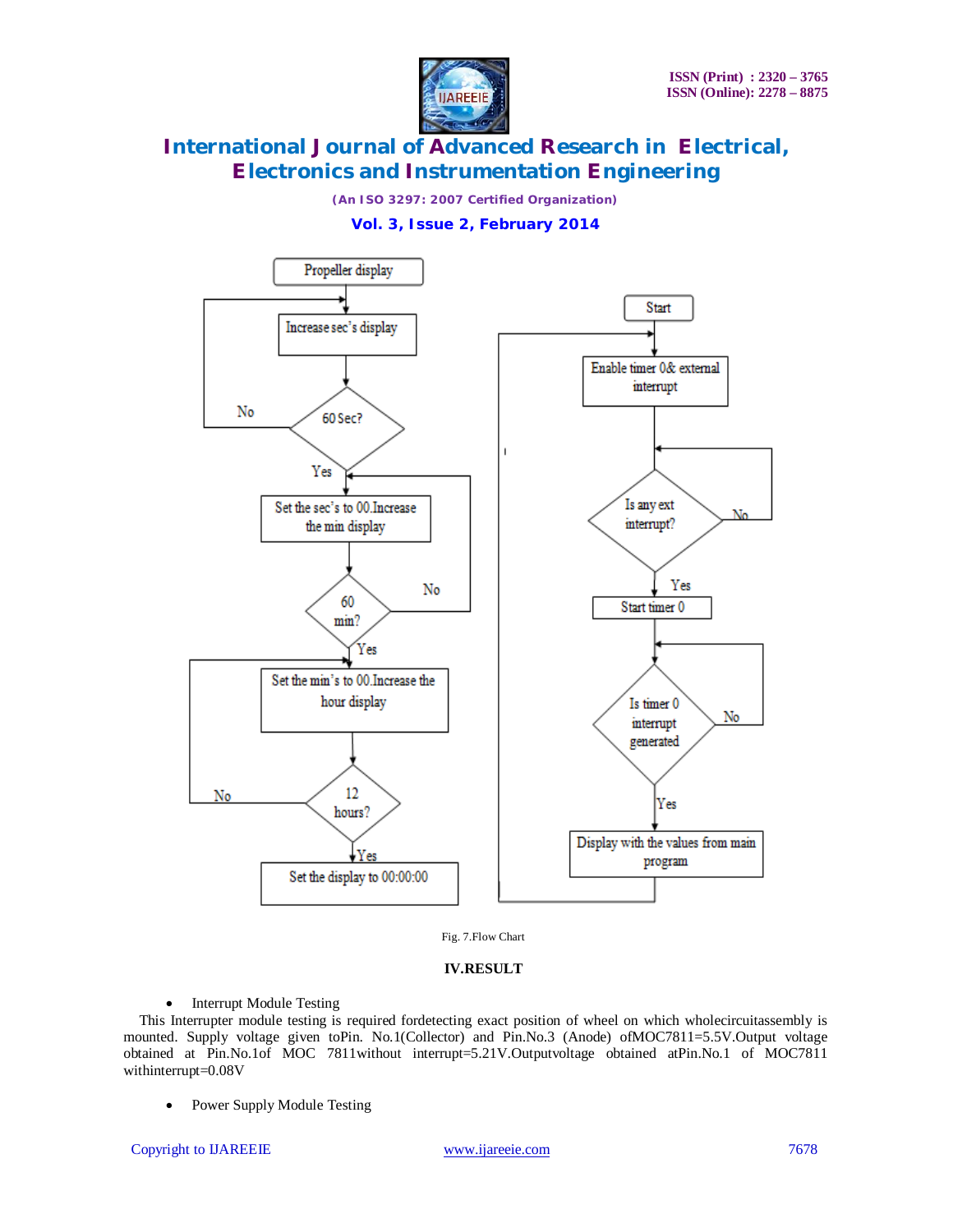

*(An ISO 3297: 2007 Certified Organization)*

### **Vol. 3, Issue 2, February 2014**

Power supply module was designed to provide5V DC power supply necessary to drive both motor andcircuit. AC input is given from 12V 750mA transformer.Results are as follows.

Input voltage, Vs=12V AC. Output voltage,  $V_{ol}$ =11.82V DC Output voltage observed across 7805,  $V_{02} = 4.92V$  DC

Display of Generated Patterns





Fig. 8.Display of generated pattern

### **ACKNOWLEDGEMENT**

We thank almighty for bestowing upon us all his blessings for the compilation of this paper.We extend our sincere thanks to Prof. Radhakrishnan K, Head of the Department for providing us with the guidance and facilities for the mini project and publishing of this paper.We express our sincere gratitude to Mr. Eldhose K A, staff in charge, who coordinated the mini project, for his cooperation and guidance for preparing and presenting this paper. We also extend

Copyright to IJAREEIE www.ijareeie.com 7679